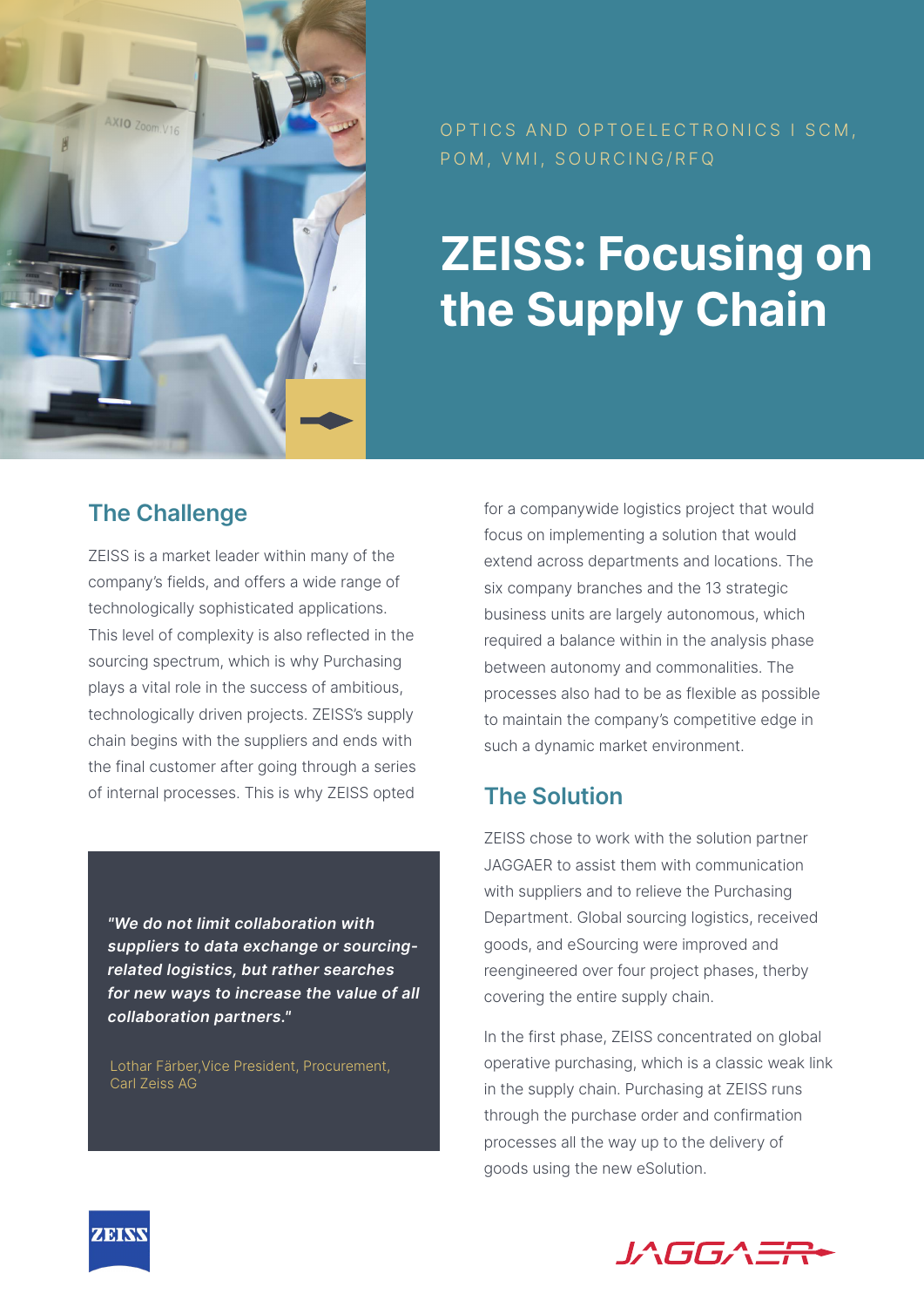Purchase orders are automatically taken from SAP and transferred to JAGGAER, where they are made available to the supplier. The order confirmation is created on the portal and sent back to SAP or directly transmitted via EDI.

The fully automated and thus simplified communication from JAGGAER with thirdparty systems contributes to reductions in process costs for each order. Each process is documented on one central platform, which means that buyers can rest assured that the purchase orders are forwarded correctly and on time. Around 30% of the ordering volume within Europe is completed using JAGGAER. The shorter processing times and the increased quality of results allow Purchasing to focus on more strategy-based topics. WebEDI's used for delivery schedules, advanced shipping notes, and VMI also resulted in increased efficiency in the goods receipt process. JAGGAER's VMI



#### **ZEISS**

The name ZEISS represents the highest quality, precision, and innovation. This is reiterated through the product portfolio and company processes. Speed, consistency, and process security in the supply chain are critical, which is why the ZEISS Corporation completely re-structured their global procurement processes from the supplier to the customer. This ambitious project began in 2007 with the goal of creating a cross-departmental network of processes for all locations that would use internal and foreign IT systems from high performance partners.

www.zeiss.de

module allows stock inventories, upper and lower limits, as well as demands to be exchanged between SAP and the supplier via the online portal. Based on ZEISS's current stock inventory and forecasts, the supplier can independently direct deliveries and optimize production quantities, transport quantities and delivery deadlines. They can also use this information to adjust production cycles to match ZEISS's delivery schedules.

Delivery and cumulative received quantities, such as transit quantities, are transferred directly from the SAP system. The seamless documentation of all processes and the availability of data on one central platform offer new information and controlling options.